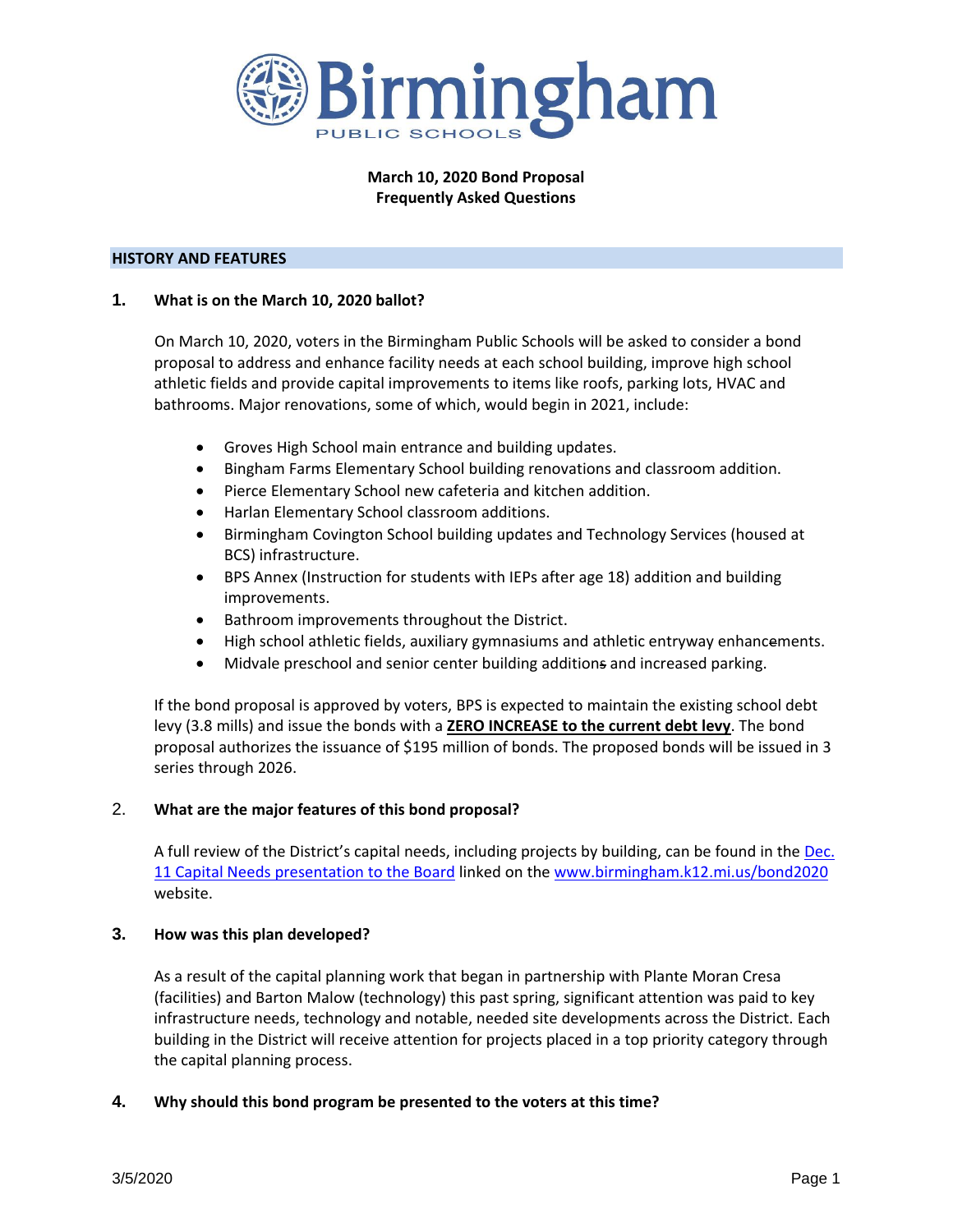Early this calendar year, the Birmingham Public Schools Board of Education challenged the central office administrative team to engage in a detailed and thorough capital planning process that took full inventory of our Districts facilities needs, including escalation costs, over the next decade. Included in the process were professional assessments of critical infrastructure, meetings with building administrators to capture needed educational improvements and meetings with various staff and community members to solicit input for upgrades and enhancements. The nine-month, detailed capital planning process revealed significant needs to our facilities and operations that were labeled as top priority items for the immediate future. After evaluating several funding strategies to make those projects a reality, the Board of Education selected a strategy that would permit Birmingham Public Schools the opportunity to address all top priority items without increasing (based on year to year comparisons) the debt tax rate for taxpayers.

# **5. What are the benefits of the bond proposal for residents who don't have students in the District?**

Strong schools equal strong communities. Realtors and city officials regularly report that the number one reason people choose to live in Birmingham and our surrounding communities is the strength of our school district. Maintaining our facilities and ensuring that we continue to provide an exemplary system of schools is critical for every resident's property values.

Additionally, the District's school facilities and sites are regularly used by the community for recreational/athletic opportunities and events, meetings, performances, and senior citizen activities. To further support these uses, the addition of auxiliary gyms at both high schools, updated fields and space additions at the Midvale center will offer the community new opportunities to better utilize our buildings.

Improvements will be made to Next, the community's center for those ages 50 and up, including additional parking for members, to offer an enhanced experience for our residents. This will simultaneously relieve parking pressure at the Midvale Early Learning Center.

# **FACILITY AND SITE UPGRADES**

# **6. When will we begin to see changes in the District?**

While this process does take time, if approved by voters, the public can anticipate noting changes and construction beginning the summer of 2021.

# **7. Why are we looking to make additions in some buildings when enrollment is declining?**

Birmingham Public Schools pays close attention to enrollment numbers by conducting an annual, professional enrollment analysis that includes predictions based on actual Oakland County birth rates over the last five years. Last year's report indicated that enrollment dips continue to exist at the middle and high school levels. However, the numbers at the elementary schools are currently projected to increase by 73 students by 2023. This trend indicates that our current building utilization will continue to sufficiently meet the needs of our students. Any additions to facilities are designed to meet strategic needs where increased space is necessary to provide the highest quality education to our students, which our community expects.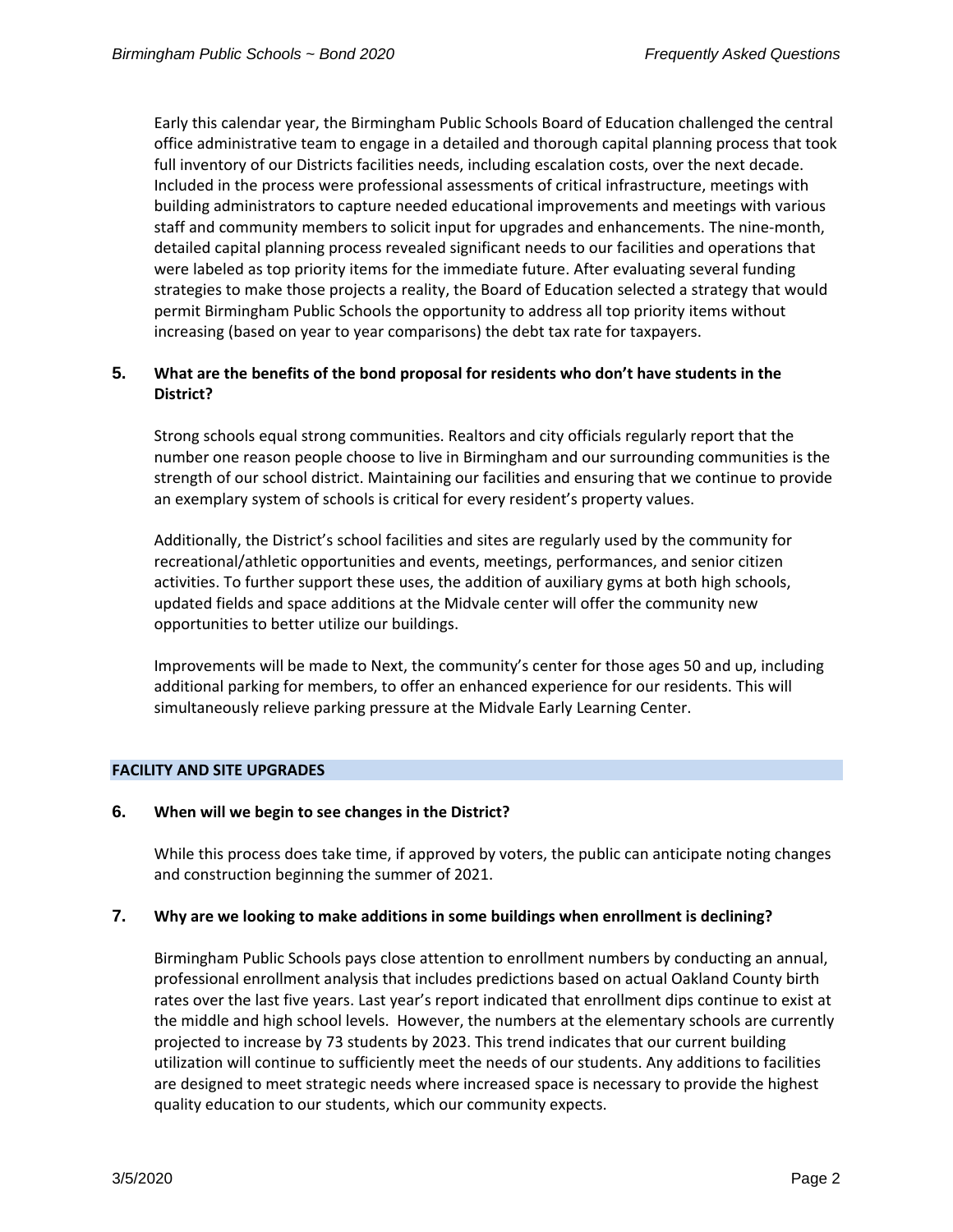# **8. What infrastructure upgrades will be addressed as part of this bond proposal?**

BPS finalized a capital plan of our facilities in December 2019. The plan indicated the need for a variety of facility improvements, including aging restrooms throughout the District, roofs, parking lots and HVAC and electrical systems.

## **9. Where will I see construction in the District under this bond proposal?**

Updates and enhancements are planned for each school within the district. Specific expected renovations can be found in the [Dec. 11 Capital Plan presentation to the Board,](https://www.birmingham.k12.mi.us/cms/lib/MI01908619/Centricity/Domain/2368/BPS%20Strategic%20Capital%20Planning%20Update%20-%20Board%20Meeting%20Update%20Presentation%2012-11-2019.pdf) linked here and available on th[e www.birmingham.k12.mi.us/bond2020](http://www.birmingham.k12.mi.us/bond2020) website.

### **FINANCIAL AND ELECTION INFORMATION**

### **10. What is the breakdown of total estimated costs for the bond program?**

Find the BPS Priority [1 items by category,](https://www.birmingham.k12.mi.us/cms/lib/MI01908619/Centricity/Domain/2368/BPS%20Priority%201%20By%20Category.pdf) linked here or on the [www.birmingham.k12.mi.us/bond2020](http://www.birmingham.k12.mi.us/bond2020) for a detailed summary.

### **11. Economically, why is this a good time for a bond proposal?**

Options available to Michigan public school districts are limited when considering large capital improvement projects. Limited increases to K-12 public education funding from the State of Michigan and increased operational expenditures make it cost prohibitive to consider paying for major capital improvements out of District general operating funds. Therefore, a taxpayersupported bond continue to be an effective option to finance District capital improvements.

#### **12. Why doesn't the District use the general fund to pay for all of this?**

Quite simply, the general fund cannot afford to pay for these large capital investments. State of Michigan for K-12 public schools has at best provided minimal annual increases over the last 12 years. A recent report by Michigan State University indicated that Michigan ranked 50<sup>th</sup> out of 50 states for enhancements in K-12 funding over the last decade. Ultimately, general fund dollars are needed to fund our instructional programs.

#### **13. Explain what bond money can cover and what it can't.**

Bond proceeds **cannot** be used for the following items:

- Staff salaries and wages;
- General operating expenses, repairs and maintenance;
- Classroom supplies and textbooks; and
- Administrative costs.

Bond proceeds **can** be used for the following items:

- Construction and remodeling of facilities;
- Purchase of technology equipment and infrastructure;
- Purchase of equipment and furniture;
- Site improvements; and
- Purchase of buses.